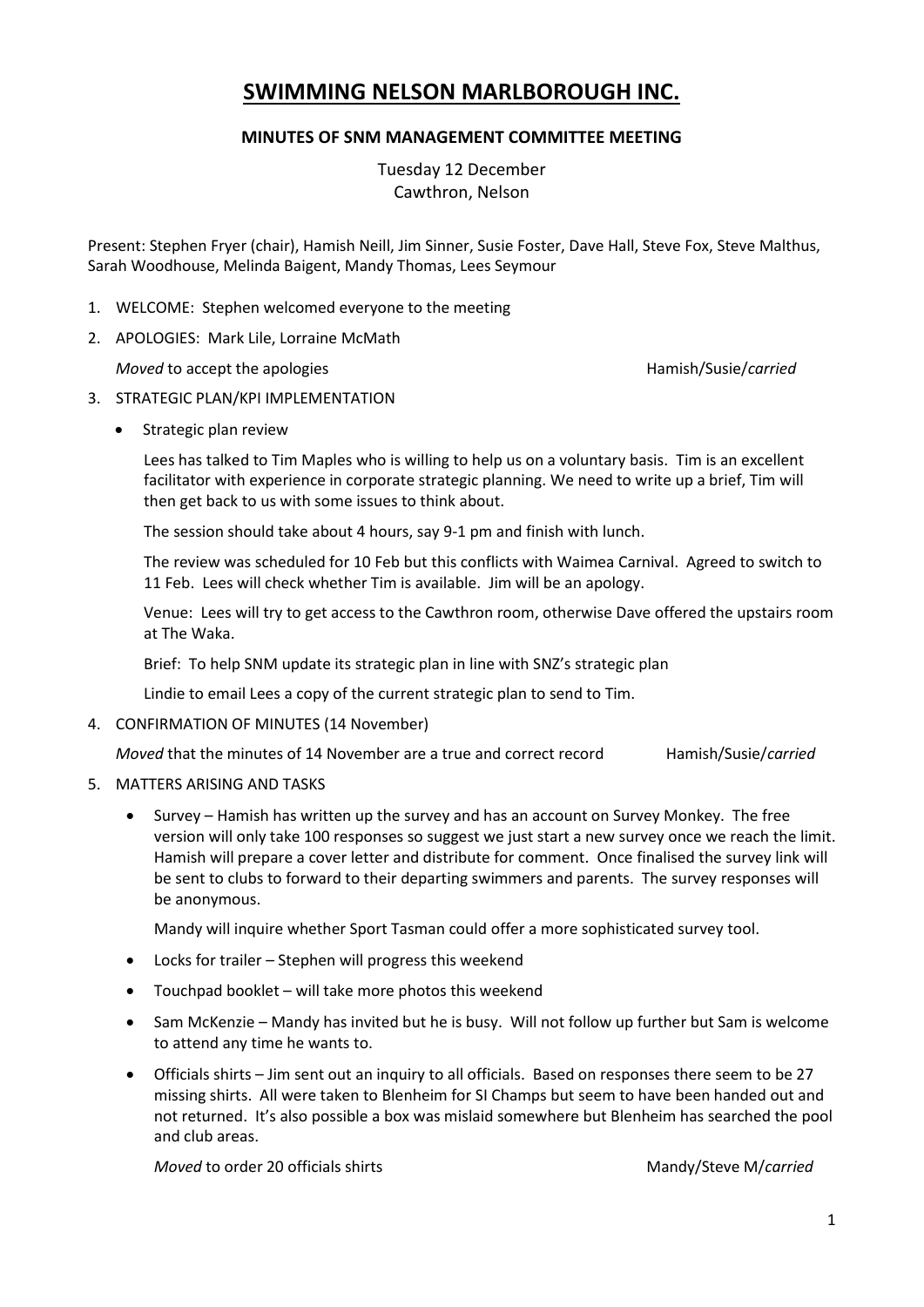Melinda to order – 10 small and 10 large

- SI regions discussion -- Lees has emailed the regional chairs and heard back from Southland and Canterbury. Southland has no concerns about the proposals. Canterbury (Wayne Rollinson) still wants us to use Makos qualifying times. Lees will follow up with Canterbury and Otago chairs by phone.
- Parents' information regarding entering meets as officials In progress. Mandy has found information from SNZ. Mandy and Jim will craft an email to send to clubs to send on to parents
- 6. SECRETARY REPORT

Secretary report was tabled. There are no actions.

- 7. CLUB UPDATES
	- NSSC Hoping for a decision from HSS by 15 Dec, but still working through it. The Club would like to be able to hire lane space in the mornings.
- 8. TREASURER REPORT

Susie distributed the cash flow report and meet reconciliation.

Cash flow report

Leah Friend has not cashed her refund check – Mandy to follow up

Mandy will get information on opening a new account from ASB and Westpac.

*Moved* to accept the Treasurer's report Susie/Sarah/carried Susie/Sarah/carried

Meet reconciliation

Agreed to pay Blenheim \$4366.84 for host share costs for the meets this year.

Discussed how to apportion funding obtained for pool hire and medals across NM meets (including regional primary and secondary school champs) and SI meets held in this region. Meet sponsorship would stay as an income line in each meet.

*Moved* to apportion the funding for pool hire received during a year across all the NM meets based on the number of sessions in the meet, to be paid retrospectively at the end of the year on the same 60/40 split as the surplus from the meet **All and Sarahovich and Sarahovich All and Sarah**/*carried* Jim/Sarah/*carried* 

*Moved* to apportion the funding for medals received during a year across all the NM meets based on the number of medals awarded at the meet, to be paid retrospectively at the end of the year on the same 60/40 split as the surplus from the meet Jim/Dave/*carried* 

Nayland funds

The 3 year period for Nayland funds to be held in trust has expired and these funds now transfer to SNM.

*Moved* that we accept the funds from Nayland ASC and transfer the balance to the SNM current account Susie/Hamish/*carried*

- 9. REGISTRAR REPORT/MEETS MANAGEMENT
	- Meet directors for C&T meet and LC Champs Stephen following up

*Moved* to add Laurie Crabb relay to the end of Session 4, renumber the events, and distribute the flier to all SNM Clubs Jim/Steve Fox/*carried*

*Moved* to update the sponsorship form, add lane adverts, and remove wording about Swimmers Fund, but not seek events sponsors until we conclude discussion with a possible sponsor for scoreboard Jim/Dave/*carried*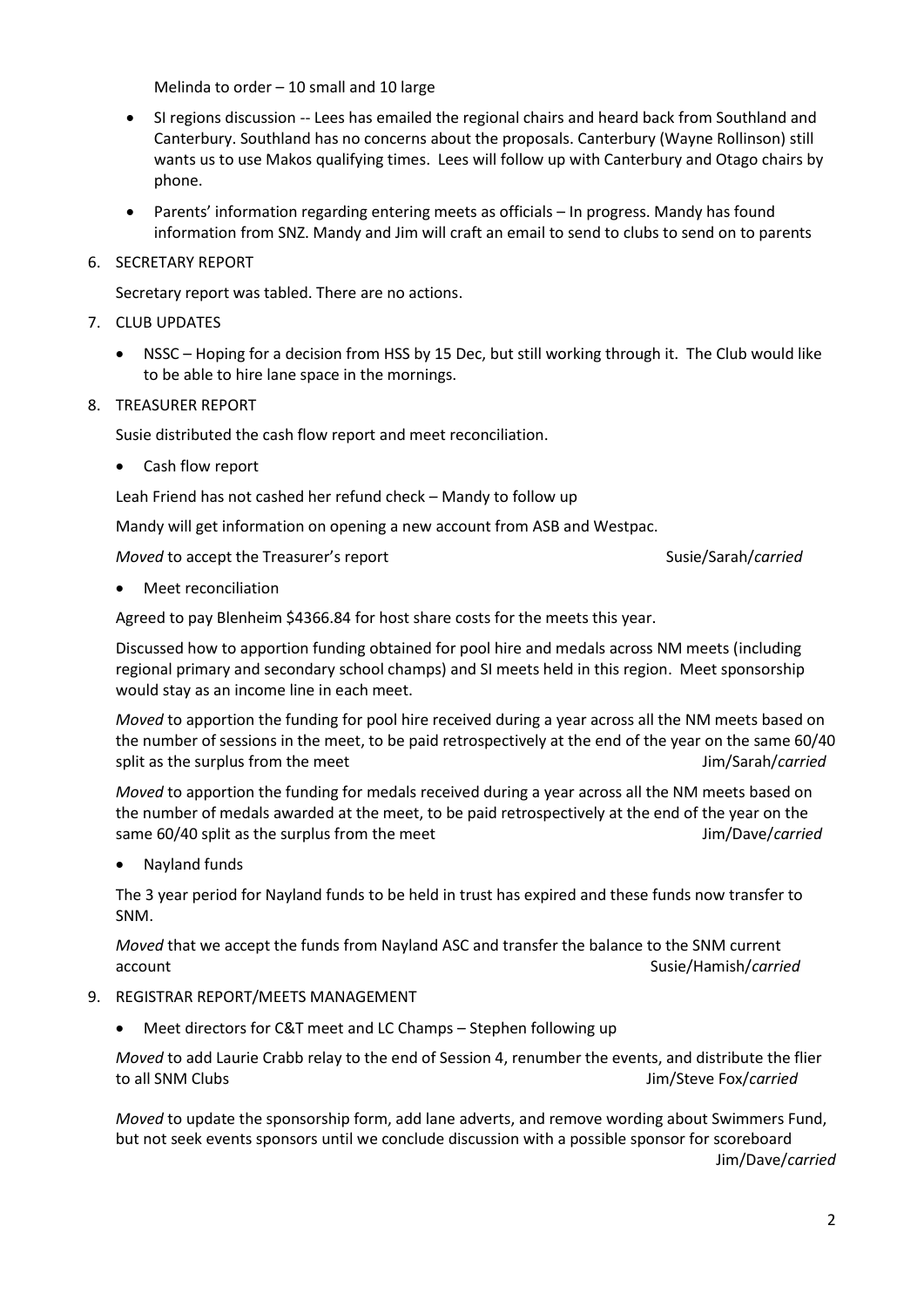• Event organisers –

*Moved* to confirm the following host club and event organisers

| <b>Meet</b>                         | Pool         | <b>Host club</b> | <b>Event Organiser</b> |
|-------------------------------------|--------------|------------------|------------------------|
| <b>SNM Country &amp; Town</b>       | Hampden St   | Nelson South     | Dave Hall              |
| <b>SNM LC Champs</b>                | Nayland      | Tasman           | Mandy T                |
| <b>Tasman Primary School champs</b> | <b>RAC</b>   |                  | Mandy T                |
| Marlborough Primary School          | Stadium 2000 | <b>Blenheim</b>  | Lorraine               |
| champs                              |              |                  |                        |
| Tasman Sec School champs            | <b>RAC</b>   | Tasman?          | Mandy T                |
| SI Sec School champs                | Stadium 2000 | Blenheim         | Sarah                  |
| <b>SNM SC Champs</b>                | Stadium 2000 | Blenheim         | Sarah                  |

Jim/Steve F/*carried*

Event organisers are asked to make pool bookings for these events, and to liaise with Jim if information is required on session times. Mandy T to liaise with Mandy B regarding primary schools champs and issues noted by Mandy B. Also make a booking once date is confirmed.

Dual meet

*Moved* to approve a dual meet between NSSC and Aquagym on 7 Feb Jim/Mandy /*carried*

• Registration numbers

The table needs to be redone because it has not been filtered to exclude non-financial members.

*Moved* to approve the Registrar's report and confirm the following as NM records:

## **NSSC Young Guns 18 Nov 2017**

| 50 Fly   | $SC = 18$ |  | F 30.51 Clara Foster      | <b>NLSNM</b> |
|----------|-----------|--|---------------------------|--------------|
| 800 Free | SC 13     |  | M  9:43.42  Nicholas Hall | <b>NLSNM</b> |

Jim/Susie/*carried*

#### 10. PUBLICITY/COMMUNICATION REPORT

No press releases. There have been some posts on FB. Swimmers did well in Auckland and Wellington recently. Mandy will put something together that we can send to weeklies and put on FB.

#### 11. FUNDING REPORT

Funding was received from Pub Charity *(10k)* for Piccolo scoreboard and from Mainland for lane hire (\$3k).

Medals funding application to Air Rescue was not successful. There are limited places to apply for medals.

*Moved* to approve payment of \$362.25 for medals for NM C&T Champs Melinda/Lees/*carried* 

*Moved* to apply to XX for medals and lane hire Melinda/Susie/*carried* Melinda/Susie/*carried* 

Ribbons

Melinda has developed a design for the ribbons. Each place has its own colour, with SNM logo but not including the meet name or year.

*Moved* to order ribbons with the finalist place on them (different colours) and use the same design for all NM meets and Melinda/Jim/*carried* Melinda/Jim/*carried* 

Melinda to determine quantities and place order. Jim to provide an estimate of numbers needed based on last year.